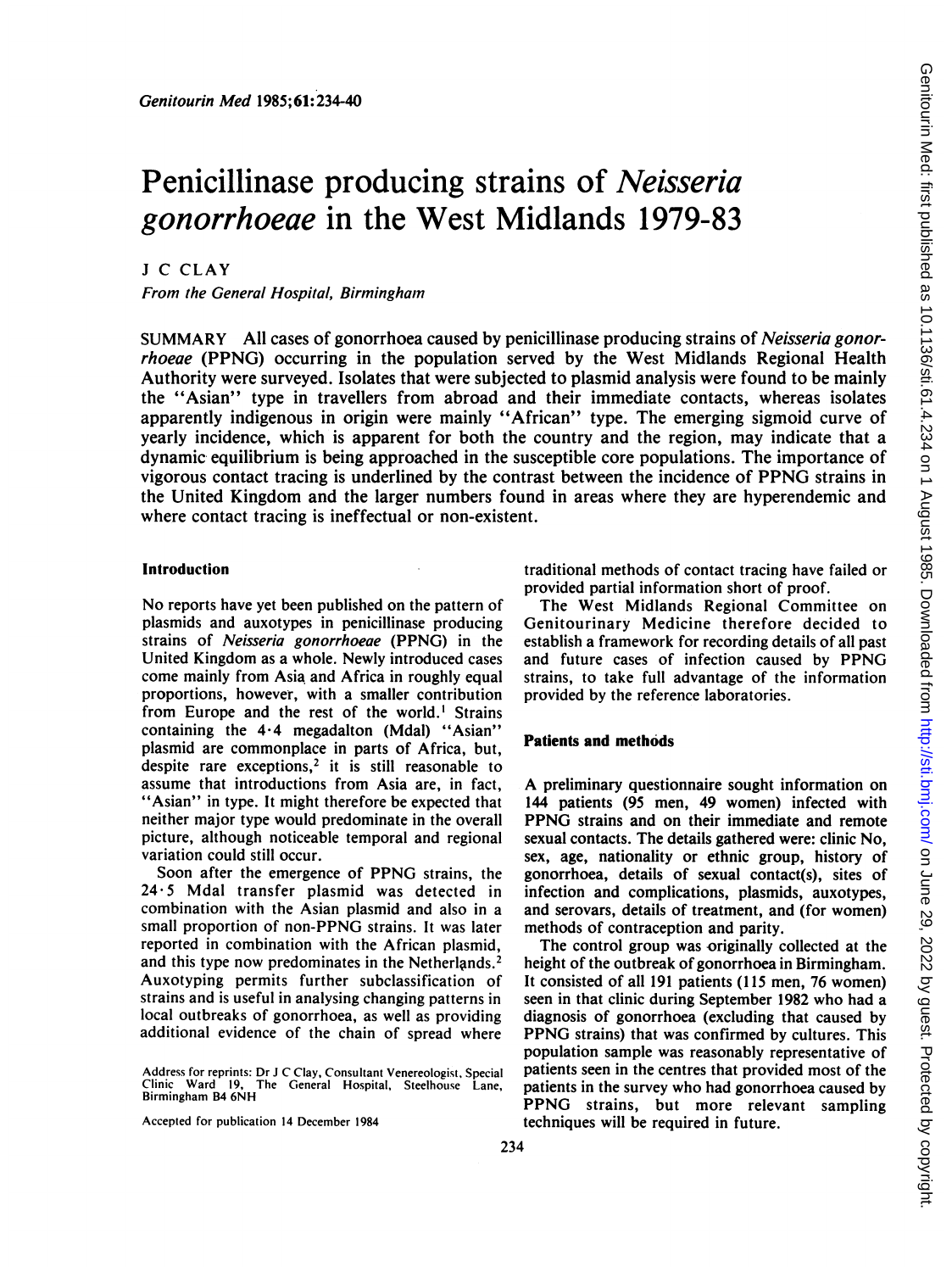For the purpose of analysis, indigenous infections (in 91 patients) were defined as those without detectable direct or remote links with travellers from abroad. Imported infections, those acquired abroad, were found in 42 patients and their immediate sexual contacts (there being no documented cases of tertiary spread). The remaining <sup>11</sup> patients had infections of unknown origin, the ultimate source of which was in doubt, such as in one patient whose sexual contacts had been exclusively with other British holidaymakers abroad.

Plasmid identification and auxotyping were undertaken by Drs N A Johnston, (Whitechapel, London) and A E Jephcott (Bristol) using standard methods. Not all strains were submitted for typing, some lost the plasmid on subculture, and others perished in the subculture chain. Nevertheless, sufficient numbers were typed to provide useful information.

### Results

# GENERAL PICTURE

Figure <sup>I</sup> and table <sup>I</sup> show that most patients infected with PPNG strains were seen in the clinics at Birmingham, Wolverhampton, Dudley, and Walsall. Almost all attended a clinic appropriate to their normal place of residence. These four centres lie in the heart of the West Midlands and form an almost continuous built up area. Indigenous infections were



FIG 1 Map of West Midlands showing distribution of clinics.

more prominent in clinics in these centres, whereas imported cases predominated in the more peripheral centres, except Coventry.

TABLE <sup>I</sup> Distribution of patients in the West Midlands infected with penicillinase producing strains of Neisseria gonorrhoeae (PPNG)

|                  | No whose infections were: |                               |                 |                                                 |  |  |  |  |  |
|------------------|---------------------------|-------------------------------|-----------------|-------------------------------------------------|--|--|--|--|--|
| Clinic           | Indigenous                | <b>Uncertain</b><br>in origin | <b>Imported</b> | Total                                           |  |  |  |  |  |
| Central area:    |                           |                               |                 |                                                 |  |  |  |  |  |
| Birmingham       | 56                        |                               | 23              | 83                                              |  |  |  |  |  |
| Wolverhampton    | 15                        |                               |                 | 20                                              |  |  |  |  |  |
| Dudley           | 9                         |                               | 3               | 13                                              |  |  |  |  |  |
| Walsall          | 6                         | 2                             |                 | 9                                               |  |  |  |  |  |
| Subtotal         | 86                        | 11                            | 28              | 125                                             |  |  |  |  |  |
| Peripheral area: |                           |                               |                 |                                                 |  |  |  |  |  |
| Stoke            |                           |                               | 5               | 6                                               |  |  |  |  |  |
| Coventry         |                           |                               |                 |                                                 |  |  |  |  |  |
| Burton           |                           |                               |                 |                                                 |  |  |  |  |  |
| Worcester        |                           |                               | 3               |                                                 |  |  |  |  |  |
| Hereford         |                           |                               | $\overline{2}$  | $\begin{array}{c} 4 \\ 3 \\ 3 \\ 2 \end{array}$ |  |  |  |  |  |
| Shrewsbury       |                           |                               |                 |                                                 |  |  |  |  |  |
| Subtotal         | 5                         |                               | 14              | 19                                              |  |  |  |  |  |
| Total            | 91                        | 11                            | 42              | 144                                             |  |  |  |  |  |

No cases were reported Leamington, or Nuneaton. from Stafford, Telford, Rugby,

Table II shows the emergence of indigenous strains in 1981, their progress to dominance in 1982, and their spread to the more peripheral centres as time went by. As expected with such small numbers, the usual seasonal variation was only imperfectly mirrored. The coming of winter, however, was a valuable ally in control, and this has remained true for the first quarter of 1984.

Figure 2 shows that the yearly incidence of cases of gonorrhoea caused by PPNG strains, both in the



FIG 2 Yearly incidence of penicillinase producing strains of Neisseria gonorrhoeae (PPNG) in (a) the United Kingdom and (b) the West Midlands.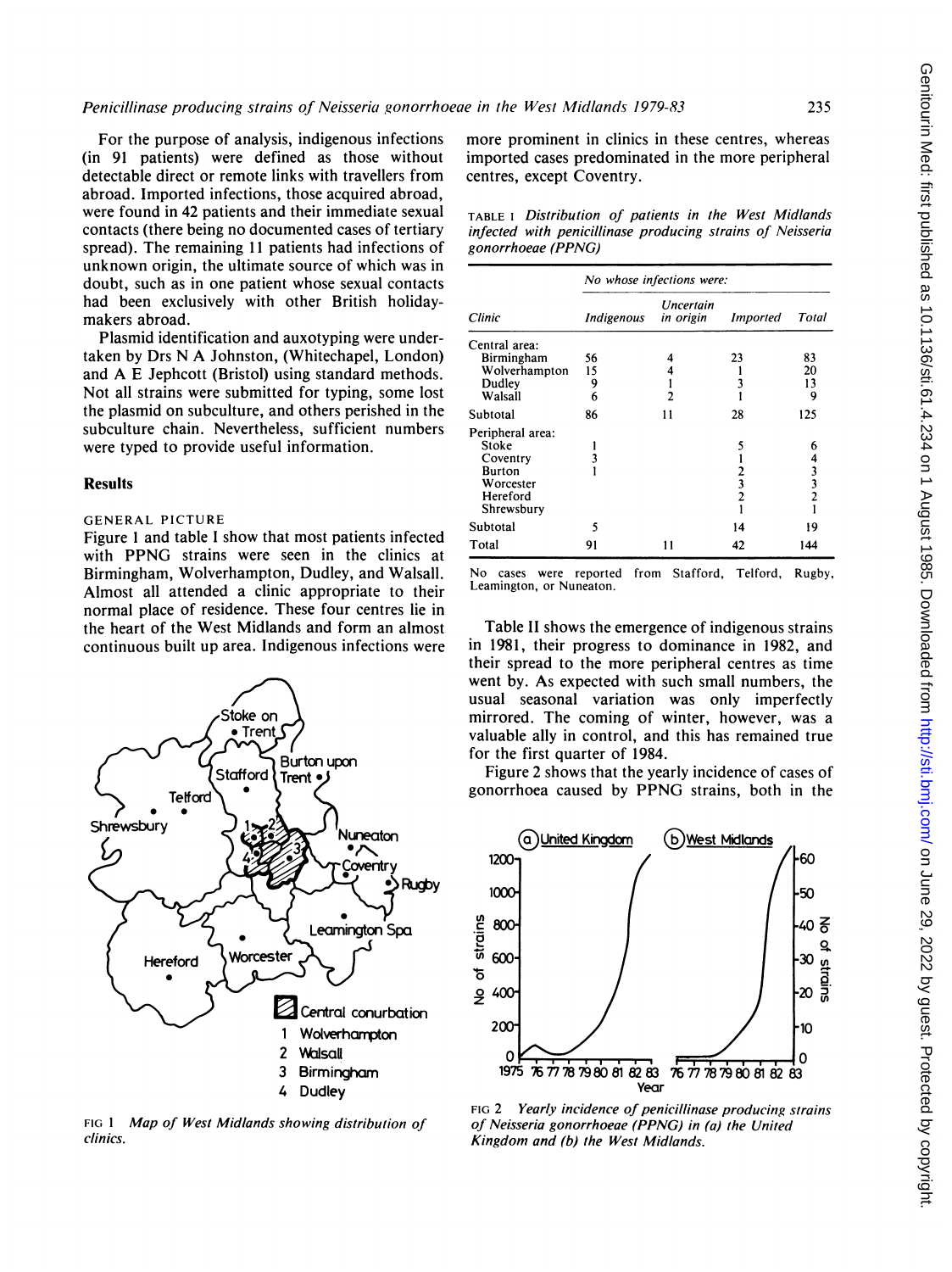TABLE <sup>11</sup> Quarterly incidence of infections with penicillinase producing Neisseria gonorrhoeae (PPNG)

|                              |                                 | No of patients whose infections were: |                               |                      |                                                               |  |  |
|------------------------------|---------------------------------|---------------------------------------|-------------------------------|----------------------|---------------------------------------------------------------|--|--|
| <b>Years</b> and<br>quarters | <b>Indigenous</b><br>$(n = 91)$ | Uncertain<br>in origin<br>$(n = 11)$  | <b>Imported</b><br>$(n = 42)$ | Total<br>$(n = 144)$ | Centres with<br>indigenous cases                              |  |  |
| 1979 1                       |                                 |                                       |                               |                      |                                                               |  |  |
|                              |                                 |                                       |                               |                      |                                                               |  |  |
| 1980 1                       |                                 |                                       |                               |                      |                                                               |  |  |
| 1981 1                       |                                 |                                       |                               |                      | <b>Wo</b><br>Wo, Bi<br>Bi                                     |  |  |
| 1982 1                       | 23                              | 2                                     |                               | 12<br>27<br>11       | Bi<br>Wo, Bi, Wa, D<br>Bi, Wa, D<br>Bi,<br>S*                 |  |  |
| 1983 1                       | 16                              |                                       |                               | 13<br>24<br>16<br>11 | Wo, Bi, Wa, D, C*<br>Wo, Bi, Wa<br>Bi, Wa, D<br>Bi,<br>D, Bu* |  |  |

Quarters:  $1 =$  January to March,  $2 =$  April to June,  $3 =$  July to September,  $4 =$  October to December.

 $\mathbf{\hat{W}}$ o = Wolverhampton; Bi = Birmingham; Wa = Walsall; D = Dudley; S = Stoke; C = Coventry; Bu = Burton. \*Indicates peripheral area.

United Kingdom' 3-6 and in the West Midlands, are beginning to describe sigmoid curves. This implies that the susceptible population currently affected is approaching a dynamic equilibrium point, although it hardly needs to be stated that other populations remain at risk. The fact that a thorough regional survey has produced this pattern supports the idea that the slowing national rate of rise is not a reporting artefact.

#### DEMOGRAPHIC DATA

Tables III and IV show the demographic data of the men and women studied. The patients with infections of uncertain origins were not included in the statistical analysis because of the small numbers in the group and the heterogenous nature of such a category. For ease of display, 95% probability limits have been taken throughout, although higher levels were recorded in some categories.

As was expected, with some exceptions, the demographic data of patients infected with indigenous strains strongly resembled those of the controls. The proportion of patients living apart from their spouses was significantly greater in those with indigenous infections but not significantly greater in those with imported infections than in the controls, but we strongly suspect that this is the type of artefact that appears in a retrospective survey of groups that have been studied with differing degrees of intensity. Similarly, we have omitted completely the figures on

TABLE III Demographic data of 95 men infected with penicillinase producing Neisseria gonorrhoeae (PPNG) strains and 115 with non-PPNG strains

|                                                        | No (%) whose<br>infections were:      |                                              |                                                | No whose<br>infections<br>were<br>uncertain<br>in origin<br>$(n = 8)$ |
|--------------------------------------------------------|---------------------------------------|----------------------------------------------|------------------------------------------------|-----------------------------------------------------------------------|
|                                                        | <b>Indigenous</b><br>$(n = 55)$       | <b>Imported</b><br>$(n = 32)$                | <b>Controls</b><br>$(n = 115)$                 |                                                                       |
| Single<br>Married<br>Separated                         | 41/53 (77)<br>$4/53$ (8)<br>8/53(15)  | 18/32 (56)*<br>10/32 (31)+<br>4/32(13)       | 93/115 (81)<br>18/115 (16)<br>$4/115$ $(3)\pm$ | 4/8<br>3/8<br>1/8                                                     |
| European<br>Black<br>Other                             | 15/55 (27) §<br>34/55(62)<br>6/55(11) | 24/32 (75) \$<br>$2/32$ (6)+<br>$6/32$ (19)* | 52/115 (45) §<br>57/115 (50)<br>$6/115$ (5)    | 4/8<br>4/8<br>0                                                       |
| Aged $\leq 25$<br>White collar<br>worker<br>History of | 30/53 (57)<br>13/55 (24)              | 6/32(19)<br>26/32(81)                        | 71/115 (62)<br>37/115 (32)                     | 1/8<br>4/8                                                            |
| gonorrhoea                                             | 25/53(47)                             | 6/31(19)                                     | 42/115 (37)                                    | 7/7                                                                   |

 $p\leq 0.05$  for: \*imported infections v controls; +imported v indigenous infections or controls;  $\pm$ indigenous infections v' controls;  $\delta$ all three v each other; ||imported v indigenous infections.

multiplicity of contacts because the intensity of tracing was very different in those infected with PPNG and non-PPNG strains. The group of patients with indigenous infections contained many "repeaters" as well as some known prostitutes, pimps, and prison inmates. Many described themselves as unemployed, and we strongly suspected that the combination of pimps of Caribbean origin and white prostitutes was a more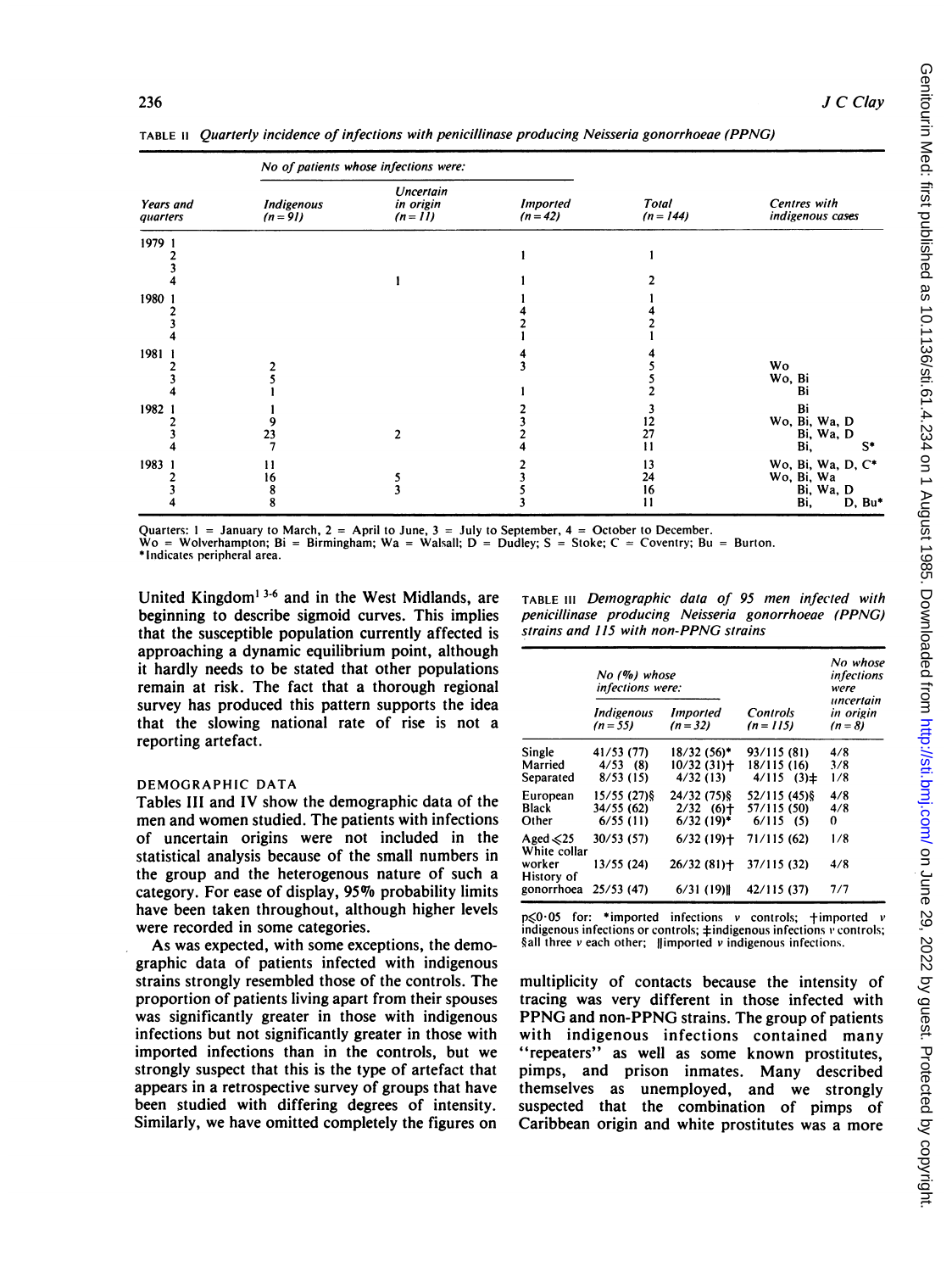TABLE IV Demographic data of 49 women infected with penicillinase producing Neisseria gonorrhoeae (PPNG) strains and 76 with non-PPNG strains

|                                                       |                                      | No (%) whose<br>infections were: |                                  |                        |                                        | No whose<br><i>infections</i><br>were |
|-------------------------------------------------------|--------------------------------------|----------------------------------|----------------------------------|------------------------|----------------------------------------|---------------------------------------|
|                                                       | Indigenous<br>$(n=36)$               |                                  | Imported<br>$(n = 10)$           |                        | <b>Controls</b><br>$(n = 76)$          | uncertain<br>in origin<br>$(n=3)$     |
| Single<br>Married<br>Separated                        | 30/36(83)<br>3/36<br>3/36            | (8)<br>(8)                       | 4/9<br>5/9<br>0                  | $(44)^*$<br>$(56)^*$   | 62/76 (82)<br>9/76(12)<br>$5/76$ (7)   | 2/3<br>1/3<br>0                       |
| European<br>Black<br>Other                            | 27/36 (75)<br>6/36(17)<br>$3/36$ (8) |                                  | 6/10(60)<br>2/10(20)<br>2/10(20) |                        | 53/76 (70)<br>21/76 (28)<br>$2/76$ (3) | 3/3<br>0<br>0                         |
| Aged $\leq 20$<br>White collar<br>worker<br>Non-white | 19/36(53)                            | $5/36$ (14) <sup>+</sup>         | 0/8<br>3/8                       | ۰<br>(38)              | 39/76 (51)<br>26/76 (34)               | 1/3<br>0                              |
| collar worker<br>Housewife<br>History of              | 26/36(72)<br>5/36(14)                |                                  | 1/8<br>4/8                       | $(13) \pm$<br>$(50)$ § | 39/76 (51)<br>11/76 (14)               | 2/3<br>1/3                            |
| gonorrhoea                                            | 15/36 (42)                           |                                  | 1/8                              | (13)                   | 17/76 (22)                             | 1/3                                   |

 $p \le 0.05$  for: \*imported v indigenous or control infections;  $\dagger$ indigenous v control;  $\dagger$ imported v indigenous; §imported v control infections.

prominent part of the picture than was admitted to us. The sigmoid curve of incidence mentioned previously supports the idea that there is such an infected core population. The demographic data of patients with imported infections differ considerably from those of patients with indigenous infections, and of controls. The international travellers were older and consequently more likely to be married. Many trips abroad were undertaken for business, and this was reflected in the greater proportion of men in the study population and in the occupations of both sexes. None of the local population of Caribbean descent gave a history of travel abroad, and the Negroes in this group were students from Africa. A history of gonorrhoea was less common in patients with imported infections than in controls.

## CLINICAL AND ASSOCIATED FEATURES

Isolation rates from the urethra  $(75\%)$ , cervix  $(90\%)$ , and anorectum (38%) in 32 women (data not shown) were similar to published results for non-PPNG strains. Infection of only the rectum occurred in one patient, who may well have harboured the organism for over <sup>a</sup> year. Evidently PPNG strains have no difficulty in maintaining themnselves in the female rectum, so the small numbers of homosexuals affected in this (three) and other communities may show relatively little crossover of organisms between homosexual and heterosexual societies.

Pharyngeal cultures were taken only when indicated by a patient's history, and positive results represent  $16\%$  (seven) of the 45 patients on whom any information about the site of infection was available (data not shown). This was far more than the  $3.5\%$  isolation rate obtained in Birmingham in the past, when routine throat swabs were taken on all women who attended (Clay J, unpublished observation) and it may reflect a difference in lifestyle.

To calculate complication rates (data not shown) we considered only men with urethral infections and only non-pregnant women with uteruses. The relevant complications in the equation were taken to be conjunctivitis (in one patient), periurethral abscess (one), or epididymo-orchitis (three) in men; or acute salpingitis (seven), Bartholin's abscess (three), postpartum metritis with perihepatitis (one), or perianal abscess (one) in women. The complication rate for men was 5% and for women 26%. Increased complications as a result of delays in diagnosis and treatment were documented only in men, but were thought to be likely in women.

The difference in contraceptive practices and the incidence of presumably unplanned pregnancy was interesting (table V). Patients with indigenous infections had better organised current contraceptive practices than controls, but more of the single women in the former group had been pregnant at least once. Prostitutes in this region, as in many others, are in the habit of asking their clients to use sheaths and, although this information is not included in the table, the practice has probably played a vital role in limiting the spread of infection.

TABLE V Contraception and unplanned pregnancy in 49 women infected with penicillinase producing Neisseria gonorrhoeae (PPNG) strains and 76 infected with non-PPNG strains

|                                      |    | No (%) whose infections were: |                |                        |   |                                     |    |                                     |
|--------------------------------------|----|-------------------------------|----------------|------------------------|---|-------------------------------------|----|-------------------------------------|
| Method of<br>contraception           |    | Indigenous<br>$(n = 36)$      |                | Imported<br>$(n = 10)$ |   | Uncertain<br>in origin<br>$(n = 3)$ |    | No (%) of<br>controls<br>$(n = 76)$ |
| Pill                                 | 16 | (44)                          | 4              | (40)                   |   | (33)                                | 32 | (42)                                |
| None                                 | 7  | (20)*                         | $\overline{c}$ | (20)                   |   | (33)                                | 33 | $(43)^*$                            |
| <b>IUCD</b>                          | 6  | (16)                          |                | (10)                   |   |                                     | 8  | (11)                                |
| Sheath                               | 3  | (8)                           |                |                        |   |                                     |    |                                     |
| Other+                               | 4  | (11)                          | 3              | (30)                   | ı | (33)                                | 3  | (4)                                 |
| Unmarried,<br>previously<br>pregnant |    | $20/30$ (67)**                |                | 1/4(25)                |   | 1/2(50)                             |    | $26/62$ (42)**                      |

\*p $\leq 0.01$ ; \*\*p $\leq 0.05$ .

 $I\dot{U}\dot{C}D$  = intrauterine contraceptive device.

tunknown (3), hysterectomy (1), female sterilisation (1), male sterilisation (1), post partum (1), pregnant (3), rhythm method (1).

#### PLASMIDS AND AUXOTYPES

Table VI shows the plasmids of the strains isolated from all 144 patients with gonorrhoea caused by PPNG strains. Travellers from the West Midlands favour the Far East, and this was reflected in the predominantly "Asian" type strains isolated from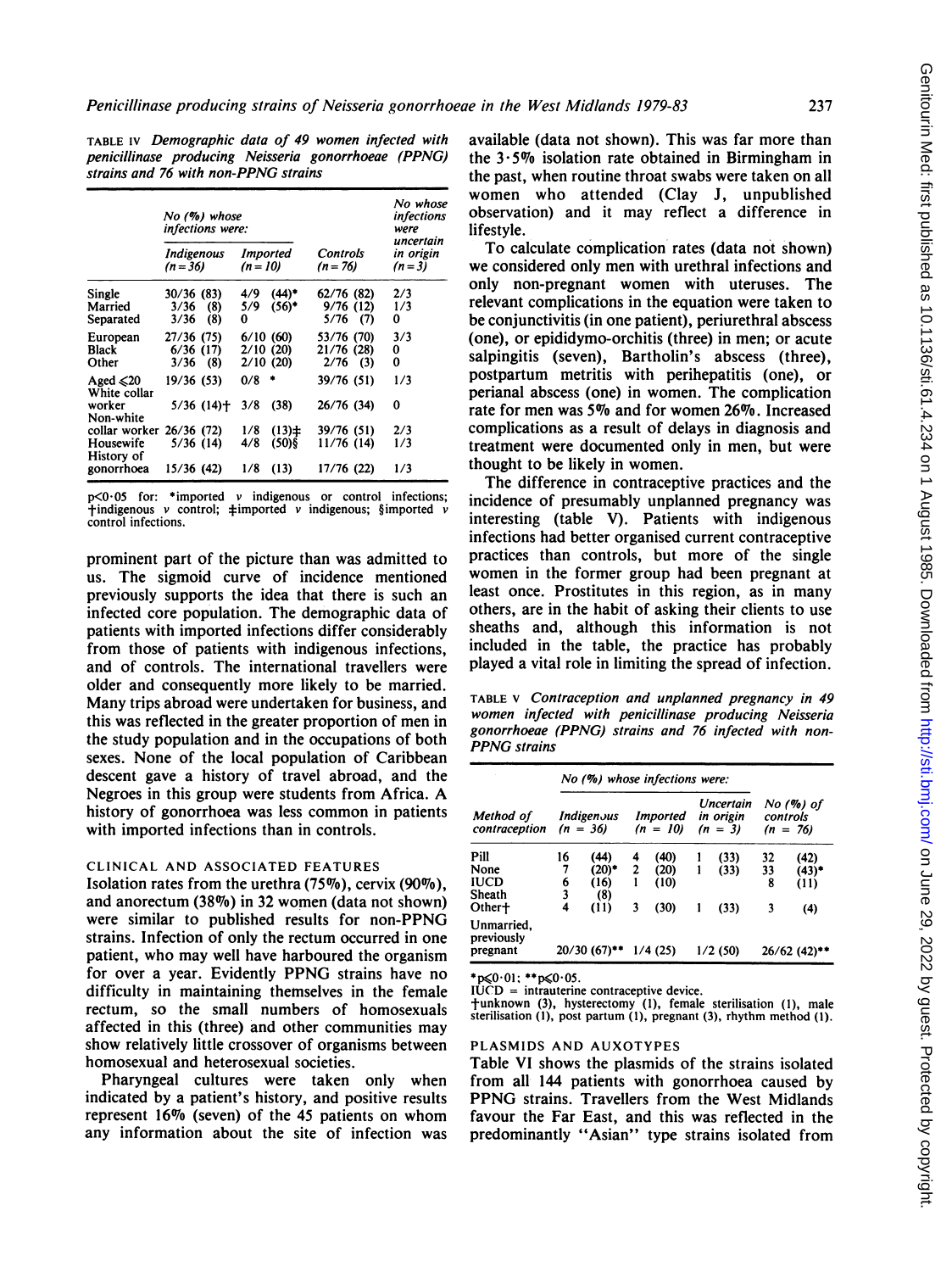|                                                                                    | Untyped   | Lost |                                | $A$ frican - $A$ frican + $A$ sian - |      | $A$ sian + | African - (Whitechapel)<br>$Asian - (British)$ | Total          |
|------------------------------------------------------------------------------------|-----------|------|--------------------------------|--------------------------------------|------|------------|------------------------------------------------|----------------|
| Imported strains from:                                                             |           |      |                                |                                      |      |            |                                                |                |
| Far East                                                                           | 18        |      |                                |                                      |      |            |                                                | 27             |
| <b>Middle East</b>                                                                 |           |      |                                |                                      |      |            |                                                |                |
| Africa                                                                             |           |      |                                |                                      |      |            |                                                |                |
| Europe                                                                             |           |      |                                |                                      |      |            |                                                |                |
| Subtotal                                                                           | 28        |      |                                |                                      | $2*$ | $8*$       |                                                | 42             |
| Strains of uncertain origin<br>possibly from:<br>Far East<br>Africa<br>Europe      |           |      |                                |                                      |      |            |                                                |                |
| Subtotal                                                                           |           |      |                                |                                      |      |            |                                                | 11             |
| Indigenous strains from:<br>West Midlands only<br>London<br>Rest of United Kingdom | 11<br>-11 |      | 27<br>$12+$<br>10 <sup>°</sup> |                                      |      |            | 4                                              | 44<br>25<br>22 |
| Subtotal                                                                           | 29        | 3    | 49*                            | $1*$                                 |      |            |                                                | 91             |
| Total                                                                              | 62        | 6    | 56                             |                                      |      | 8          |                                                | 144            |

TABLE Vt Plasinids of 144 penicillinase producing strains of Neisseria gonorrhoeae

without 24  $\cdot$  5 megadalton transfer plasmid,  $+$  = with transfer plasmid.

 $*p$ <0.001 (imported Asian 38% v African 8%; indigenous African 59% v Asian 5%) 1982-3.

+One other contact in the rest of the United Kingdom.

these patients. In contrast, most of our indigenous strains have been "African" in type, which lends support to the concept of two forms of transmission occurring in the West Midlands. Conflicting reports on people linked by contact tracing, or from different reporting laboratories on one person, may well indicate multiple strains concentrated in the core population. This was supported by the isolation of two serovars from one prostitute in these patients.

Auxotyping has only recently been made available to us, and table VII shows the auxotypes of the 144 PPNG strains. Six contact pairs and one string of three contacts had identical auxotypes. A prototrophic Asian strain without transfer plasmid detected in a pair with imported infections was later found in an apparently unlinked patient with indigenous infection. Arginine and proline requirement was found in one pair of patients, of which the

man was identified as carrying an African strain without transfer plasmid; the woman had an Asian strain without transfer plasmid identified by one laboratory and an African strain without transfer plasmid identified by the other. Another pair of patients had a prototrophic African strain without transfer plasmid in one partner and a proline requiring Asian strain without transfer plasmid in the other, both detected by the same laboratory. The main strain circulating in May to July 1983 was an arginine requiring African type without transfer plasmid, which suggested a link between infections that were apparently acquired in the West Midlands, others that may have come from other parts of the United Kingdom, and infections whose origin was uncertain but that centred on a widely travelled prostitute who had visited Europe and several parts of the United Kingdom.

| Auxotypes                                         | <b>Plasmids</b>          |    |  |  |  |                                                                                                    |  |  |  |
|---------------------------------------------------|--------------------------|----|--|--|--|----------------------------------------------------------------------------------------------------|--|--|--|
|                                                   | Untyped<br>$\sqrt{lost}$ |    |  |  |  | African - (Whitechapel)<br>$A$ frican - $A$ frican + $A$ sian - $A$ sian + $A$ sian - $(B$ ristol) |  |  |  |
| Untyped                                           | 58                       | 46 |  |  |  |                                                                                                    |  |  |  |
|                                                   |                          |    |  |  |  |                                                                                                    |  |  |  |
| Arg $^{-}$ Pro $^{-}$                             |                          |    |  |  |  |                                                                                                    |  |  |  |
|                                                   |                          |    |  |  |  |                                                                                                    |  |  |  |
| Arg <sup>-</sup> Pro <sup>-</sup><br>Prototrophic |                          |    |  |  |  |                                                                                                    |  |  |  |
| Total                                             | 68                       | 56 |  |  |  |                                                                                                    |  |  |  |

TABLE VII Auxotypes related to plasmids in 144 penicillinase producing strains of Neisseria gonorrhoeae

= without 24.5 megadalton transfer plasmid,  $+$  = with transfer plasmid.

\*One with WI and WII serotypes, and two with WII serotype.<br>Arg- = arginine requiring, Pro- = proline requiring.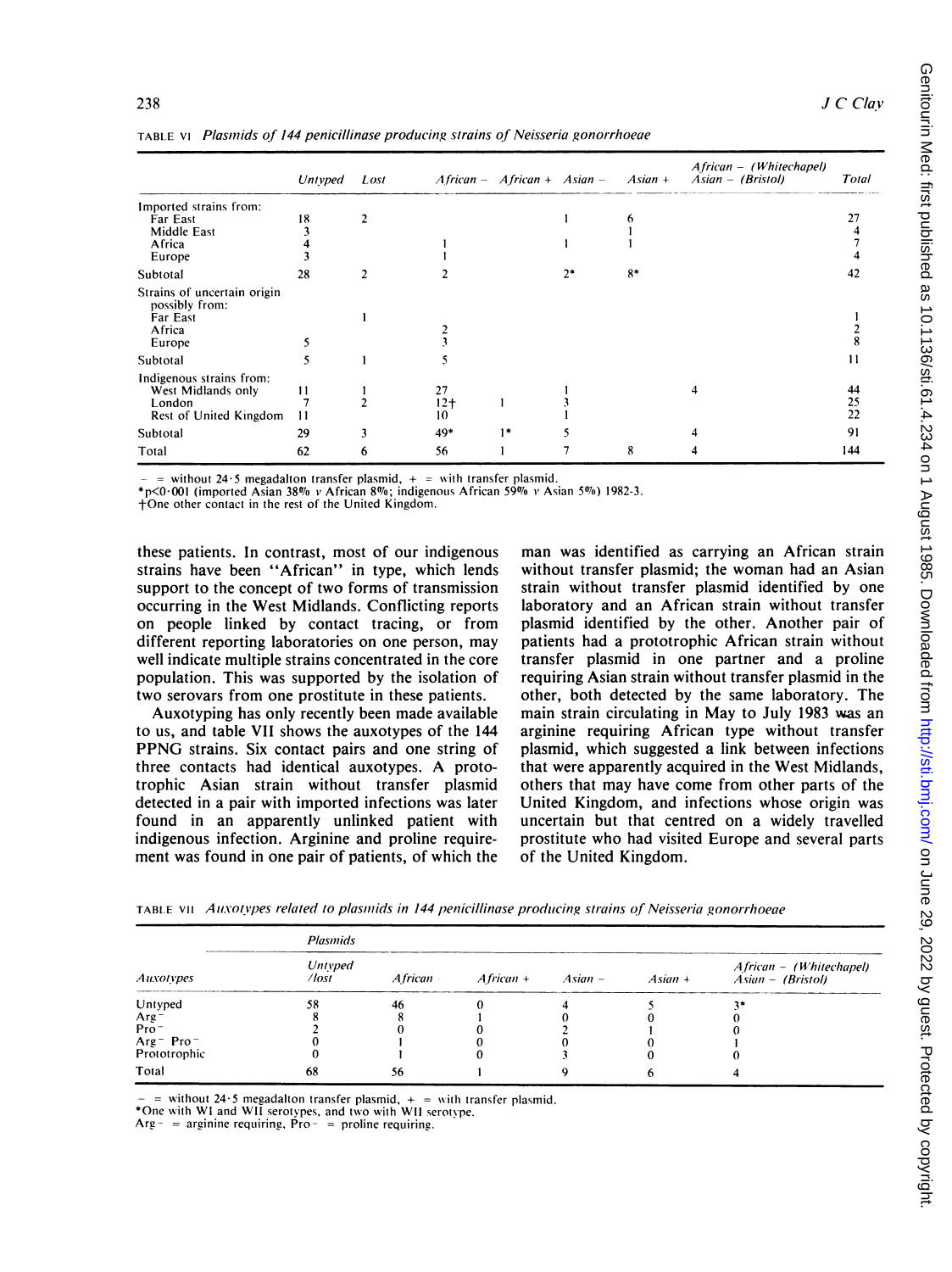## CONTACT TRACING AND CONTROL OF GONORRHOEA

The medical profession made a mixed contribution to control. Gonorrhoea is rare in the context of experience of urogenital complaints in women presenting in general practice, and considerable skill is required in selecting patients for full diagnostic tests. In contrast, the likelihood of urethral discharge in men being sexually transmitted should make full investigation mandatory in all cases. Before attendance at a clinic, seven women were diagnosed correctly, and one woman and eight men were treated without investigation. Table VIII shows the results of contact tracing expressed conventionally in relation to each patient diagnosed, without regard to the fact that this method of reporting overstates the case. The final arbiter of contact tracing efficiency is success in control, and the contrast between control in this country and in hyperendemic areas supports the vital importance of contact tracing.

#### **Treatment**

All patients who have acquired their infections in hyperendemic areas should ideally be treated with an agent active against PPNG strains, and this policy is now standard throughout the West Midlands. Nevertheless, 12 patients infected in the Far East and Africa and many infected locally were initially treated with penicillins in our clinics.

Table IX shows the results of treatment with various antibiotics. Spectinomycin is the only one for which we have figures adequate for comment, and the cure rate appears to be good. Since the end of 1983, however, we have seen the emergence of strains resistant to spectinomycin (shown by the disc sensitivity method) in a classic "ping pong" infection pattern. This drug should therefore possibly be reserved for use in travellers from hyperendemic areas, who in the West Midlands appear to be least likely to cause tertiary spread.

## Conclusions

The term indigenous is used as a working definition to cover infections with PPNG strains whose origins

TABLE IX Results of treatment with various antibiotics of assessable cases of uncomplicated gonorrhoea

| Drug               | No (%) cured at<br>first follow up | No (%) cured at<br>second follow up |  |  |
|--------------------|------------------------------------|-------------------------------------|--|--|
| <b>Penicillins</b> | 7/64<br>(11)                       | 2/59<br>(3)                         |  |  |
| Spectinomycin      | (95)<br>53/56                      | $35/38$ * (92)                      |  |  |
| Cephalosporins     | 11/13                              | $8/10*$                             |  |  |
| Co-trimoxazole     | 5/8                                | 4/7                                 |  |  |
| Kanamycin          | 6/6                                | 4/7                                 |  |  |
| Acrosoxacin        | 2/2                                | 1/1                                 |  |  |
| Tetracyclines      | 1/3                                | 1/3                                 |  |  |

\*One pharyngeal infection not cured in each'group.

have not been traced to travellers from abroad. Inevitably the category will include some patients who are secondary contacts of patients infected with imported strains; and, although a working definition is obviously useful, it is important to understand philisophically what the true definition might be. The outbreak of gonorrhoea in Liverpool lasted several months, and was almost certainly caused by a single introduced strain that had spread for several generations. As control was successfully achieved, these infections have not generally been regarded as truly indigenous. The pattern in the West Midlands has been, as far as one can be certain, a collection of small, often overlapping, outbreaks that have been controlled successfully. Introductions into the region from other parts of the United Kingdom have been mainly from London, which is not only the principal focus for imported strains, but may also be the site of true sustained endemic spread. The use of plasmid analysis and auxotyping will permit us to observe, particularly in the case of unusual strains, the spread of infection in the West Midlands. As most infections with gonorrhoea in general are acquired locally, and some strains possibly survive preferentially in, for example, multiply infected patients or homosexuals, a truly uniform pattern is likely never to occur. Even so, the uniform distribution of some strains would provide firm evidence of sustained endemic spread in a given population.

The West Midlands Regional Committee on Genitourinary Medicine intends to continue this

TABLE VIII Results of contact tracing for 258 patients

|                                             | No whose infections were: |                     |                 |  |  |  |  |
|---------------------------------------------|---------------------------|---------------------|-----------------|--|--|--|--|
| Diagnoses of contacts                       | <b>Indigenous</b>         | Uncertain in origin | <b>Imported</b> |  |  |  |  |
| Gonorrhoea caused by PPNG strains           | 64                        |                     | 10              |  |  |  |  |
| Gonorrhoea caused by other gonococci        |                           |                     |                 |  |  |  |  |
| Treated gonorrhoea*                         |                           |                     |                 |  |  |  |  |
| Non-specific urethritis                     |                           |                     |                 |  |  |  |  |
| Tests for gonorrhoea negative               |                           |                     |                 |  |  |  |  |
| Total No (%) of contacts traced/index cases | $97/167(58) +$            | 15/30(50)           | 12/61(20)       |  |  |  |  |

\*Patient seen or doctor contacted and history strongly indicative of gonorrhoea.

tlncluding a 6 week old baby who was contact of mother.